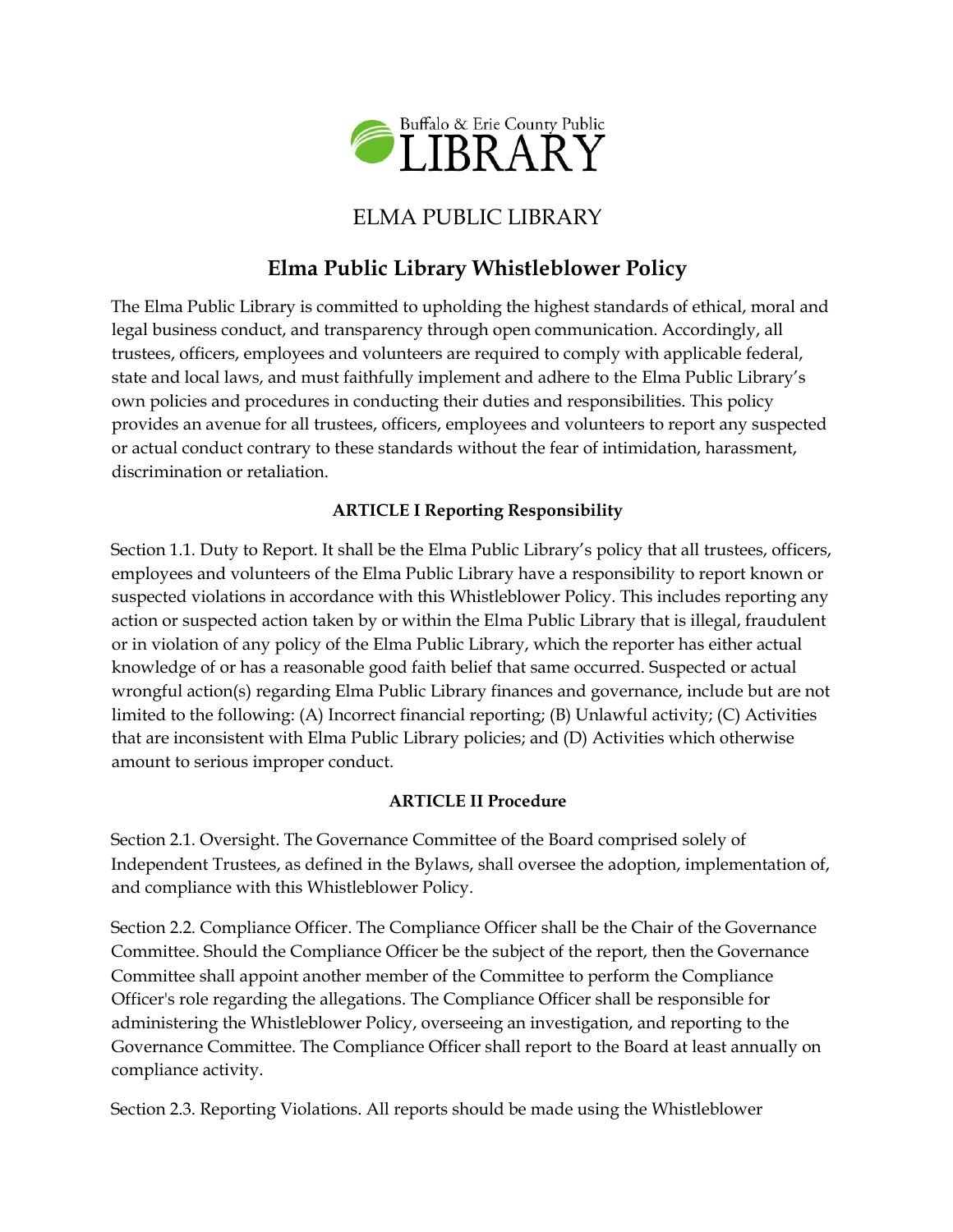Reporting Form, attached as Appendix A, which will be available on the Elma Public Library website. Trustees, officers, employees and volunteers should promptly report alleged violations to the Compliance Officer. If reporter deems it inappropriate to file the report with the Compliance Officer, the report may be submitted to the President or Vice President of the Elma Public Library Board of Trustees. Any such reports received by the President or Vice President of the Elma Public Library Board of Trustees, or designee, including the completed Whistleblower Reporting Form shall be forwarded to the Governance Committee, subject to the restrictions of Section 2.2.

Section 2.4 Anonymous Reporting. With the exception of a person's report of his or her own violation, the reporter shall not be required to provide his or her name on said form. However, anonymous reports must include sufficient information, including but not limited to, the name of the person against whom the report is being made, the date of the incident, and a description of the incident, in order that an investigation can be conducted.

Section 2.5 Handling Reports. The Governance Committee shall provide the reporter a timely acknowledgement of receipt of the report, whether submitted in person or otherwise. All reports submitted will be placed on the agenda for the next scheduled meeting of the Governance Committee of Elma Public Library Board of Trustees. An appropriate investigation will be undertaken by the Governance Committee, or legal counsel or other designee if deemed appropriate by the Governance Committee. A report summarizing the findings will be given to the reporter within 10 business days of the Governance Committee's meeting, if a name is provided on the Whistleblower Reporting Form. If more than 10 business days from the date of the Governance Committee's meeting are needed to complete a thorough investigation, the reporter will be notified in writing of an estimated date when the investigation will be completed.

Section 2.6. Results of Investigation. If the investigation establishes that a violation of law, external regulation or Elma Public Library policy has occurred, then the Governance Committee shall determine the appropriate action based upon law and Elma Public Library policy and make a recommendation to the Board. Civil or criminal prosecution will be pursued when warranted. If the investigation establishes that no violation of law, external regulation or Elma Public Library policy has occurred, then the Governance Committee shall report to the Board its findings and determination. The investigation is closed when the Compliance Officer has deemed the investigation is complete and the Governance Committee has approved a recommendation for a resolution and/or corrective action to the Board

Section 2.7. Documentation. The Compliance Officer shall document the investigation and explain the rationale for any recommended resolution and/or corrective action. All documentation relating to the investigation, including the Whistleblower Reporting Form, and the resolution and/or corrective action taken shall remain in the Elma Public Library's Governance Committee records for at least five years.

Section 2.8. Confidentiality. All violations or suspected violations may be submitted on a confidential or anonymous basis. Reports will be kept confidential to the extent possible,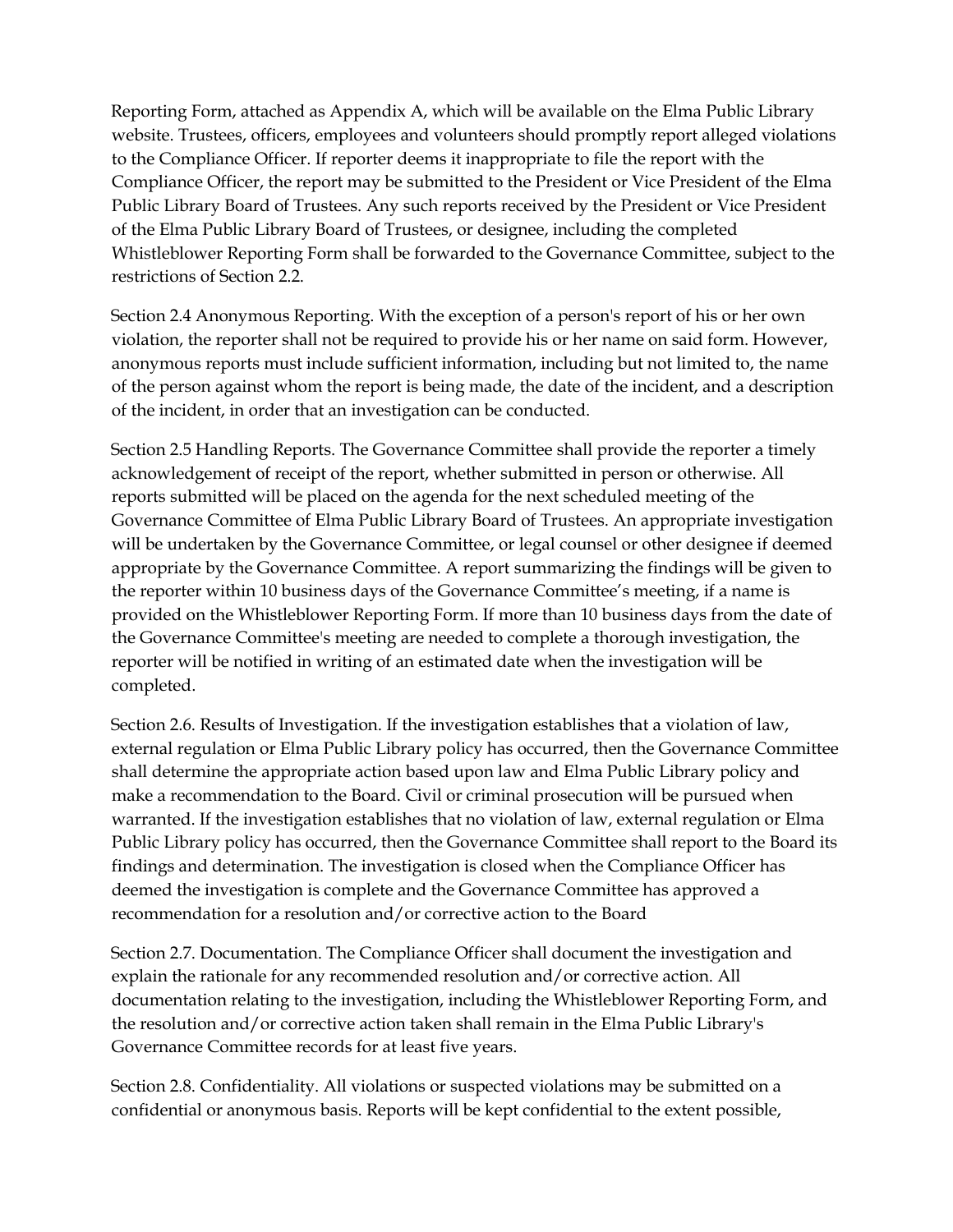consistent with the need to conduct an adequate investigation and prevent or correct suspected action(s). The Compliance Officer shall disclose information relating to a report with those who have a need to know so that the Governance Committee can conduct an effective investigation and determine what action to take based on the results of any such investigation. In appropriate cases, the investigation documents will be shared with law enforcement personnel. Disclosure of reports to individuals not involved in the investigation shall be viewed as a serious disciplinary offense and may result in discipline, up to and including dismissal, termination or civil lawsuits.

Section 2.9. Protection against Retaliation. Any Elma Public Library trustee, officer, employee or volunteer who reports a suspected or actual violation(s), in good faith shall not suffer intimidation, harassment, discrimination or other retaliation or, in the case of an employee, adverse employment action.

#### **ARTICLE III Regulations**

Section 3.1. Discipline for Retaliatory Conduct. Retaliation is a serious violation of this policy and should be reported immediately to the Chair of the Governance Committee of the Elma Public Library Board of Trustees. Depending on the nature and seriousness of the offense, the Elma Public Library will impose appropriate discipline against any trustee, officer or employee found to have engaged in any form of retaliatory conduct against an individual reporting suspected or actual wrongful action(s) in accordance with this policy, up to and including dismissal or termination, and referral to the New York State Board of Regents for possible removal of a Trustee, pursuant to New York State Education Law Section 226. Volunteers that engage in any such conduct will not be permitted to volunteer in Elma Public Library activities.

Section 3.2. Good Faith Reporting. Any Elma Public Library trustee, officer, employee or volunteer who files a report concerning a violation or suspected violation must do so in good faith and have reasonable grounds for believing the information in the report indicates a violation under this policy. The Elma Public Library will impose appropriate discipline against any trustee, officer or employee found to have knowingly made a report/complaint in bad faith, up to and including dismissal or termination, and referral to the New York State Board of Regents for possible removal of a Trustee, pursuant to New York State Education Law section 226. This includes, but is not limited to, giving false information or making a report in retaliation. Volunteers that engage in any such conduct will not be permitted to volunteer in Elma Public Library activities.

### **ARTICLE IV Applicability and Distribution of Policy**

This policy shall apply to all trustees, officers, employees, and volunteers of the Elma Public Library. A copy of this Whistleblower Policy shall be made available to all trustees, officers, employees and to volunteers who provide substantial services to the Elma Public Library via the Elma Public Library's website or at the Elma Public Library in a conspicuous location accessible to employees and volunteers.

Adopted by Elma Public Library Board of Trustees at a public meeting July 14<sup>th</sup>, 2020.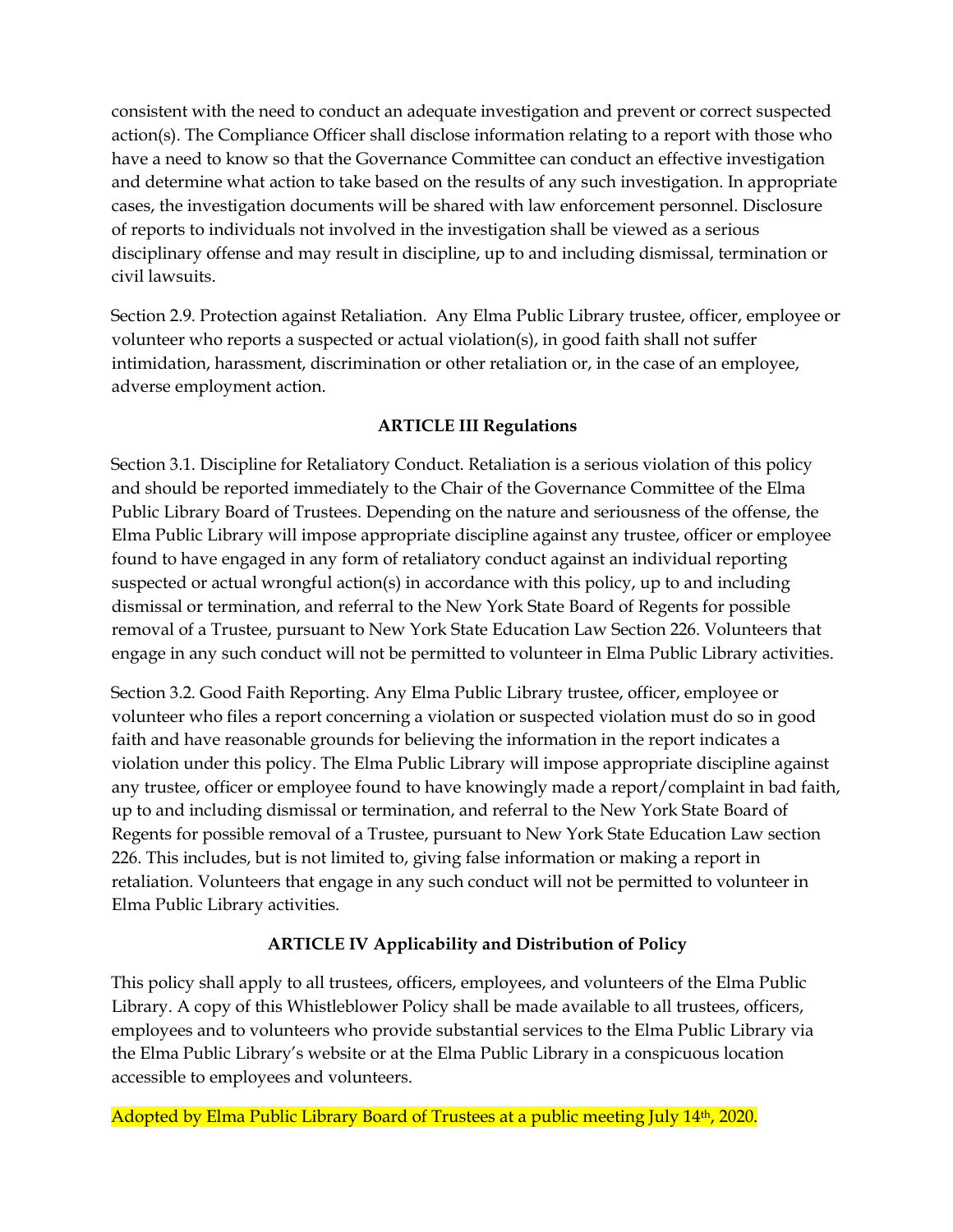

## **Elma Public Library**

## **Appendix A**

## **WHISTLEBLOWER REPORTING FORM**

Date of Report:

| REPORTER'S CONTACT INFORMATION: Not required if being submitted anonymously. |  |
|------------------------------------------------------------------------------|--|
|                                                                              |  |

| Name                                | Position/Title |
|-------------------------------------|----------------|
| Dept./Location                      | Work #         |
| Home Address                        | Home/Cell #    |
| Best time to reach you              | Email          |
| Preferable method of communication: |                |

## Person against whom the report of actual or suspected wrongful conduct is being made: *If more than one, please complete additional form(s).*

| Name                          | Position           |
|-------------------------------|--------------------|
| Dept/Location (if applicable) | Phone # (if known) |

# Witness(es) to actual or suspected wrongful conduct: *Attach additional sheets if necessary.* Name Position Dept/Location (if applicable) Phone # (if known) Name Position Dept/Location (if applicable) Phone # (if known)